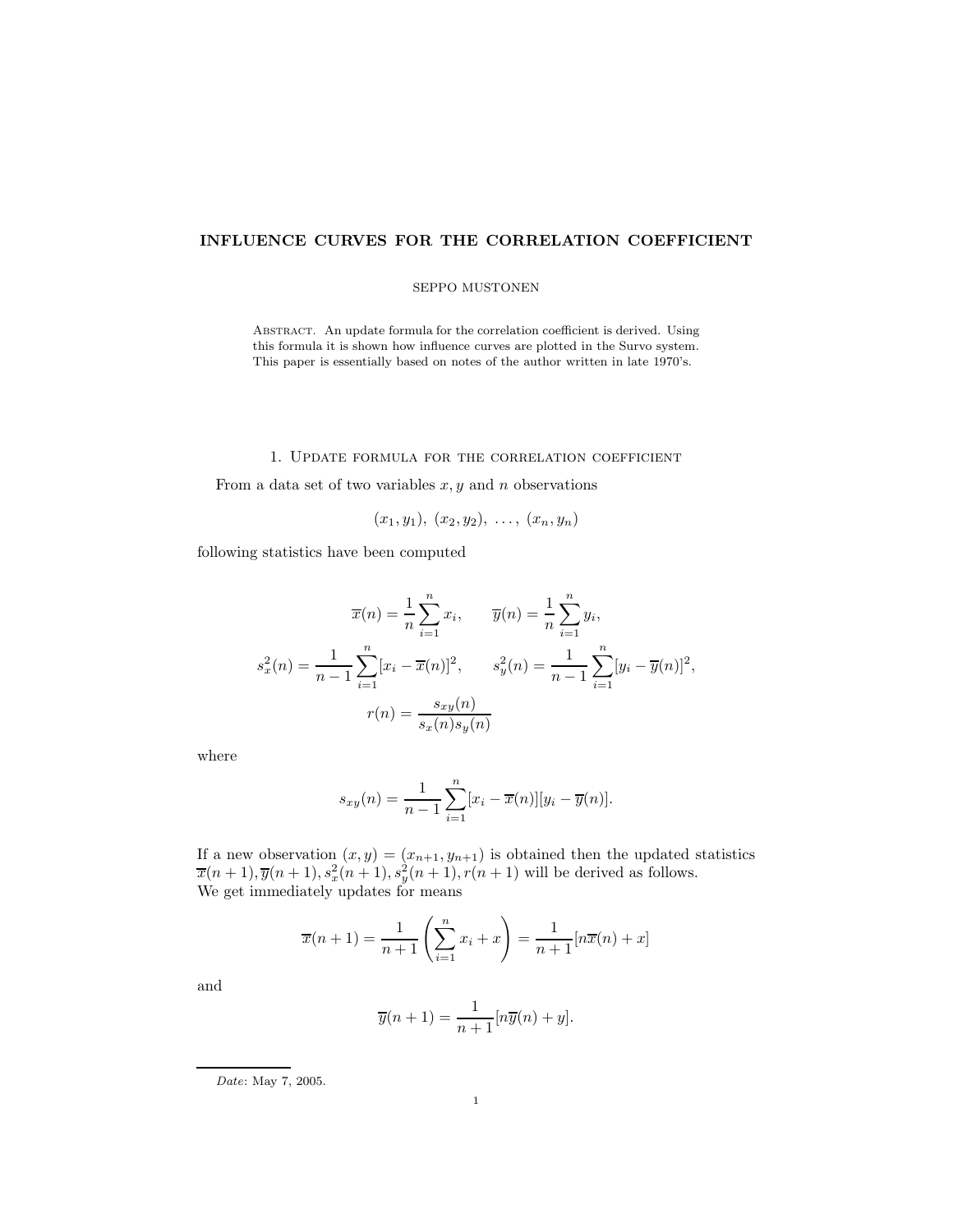The updated variance of  $x$  is

$$
s_x^2(n+1) = \frac{1}{n} \left( \sum_{i=1}^n [x_i - \overline{x}(n+1)]^2 + [x - \overline{x}(n+1)]^2 \right)
$$
  
=  $\frac{1}{n} \sum_{i=1}^n [x_i - \overline{x}(n) + \overline{x}(n) - \overline{x}(n+1)]^2 + \frac{1}{n} [x - \overline{x}(n+1)]^2$   
=  $\frac{1}{n} \sum_{i=1}^n [x_i - \overline{x}(n)]^2 + [\overline{x}(n) - \overline{x}(n+1)]^2 + \frac{1}{n} [x - \overline{x}(n+1)]^2$   
=  $\frac{n-1}{n} s_x^2(n) + \left( \frac{x - \overline{x}(n)}{n+1} \right)^2 + n \left( \frac{x - \overline{x}(n)}{n+1} \right)^2$   
=  $\frac{n-1}{n} s_x^2(n) + \frac{1}{n+1} [x - \overline{x}(n)]^2$ .

Similarly the variance of  $\boldsymbol{y}$  is

$$
s_y^2(n+1) = \frac{n-1}{n} s_y^2(n) + \frac{1}{n+1} [y - \overline{y}(n)]^2.
$$

and the updated covariance is

$$
s_{xy}(n+1) = \frac{n-1}{n} s_{xy}(n) + \frac{1}{n+1} [x - \overline{x}(n)][y - \overline{y}(n)]
$$
  
= 
$$
\frac{n-1}{n} r(n) s_x(n) s_y(n) + \frac{1}{n+1} [x - \overline{x}(n)][y - \overline{y}(n)].
$$

From these results we get an update formula for  $r(n+1)$ 

$$
r(n+1) = \frac{s_{xy}(n+1)}{s_x(n+1)s_y(n+1)}
$$
  
= 
$$
\frac{\frac{n-1}{n}r(n)s_x(n)s_y(n) + \frac{1}{n+1}[x-\overline{x}(n)][y-\overline{y}(n)]}{\sqrt{\left[\frac{n-1}{n}s_x^2(n) + \frac{1}{n+1}[x-\overline{x}(n)]^2\right] \left[\frac{n-1}{n}s_y^2(n) + \frac{1}{n+1}[y-\overline{y}(n)]^2\right]}}.
$$

By substitutions

(1) 
$$
u = \sqrt{\frac{n}{n^2 - 1}} \left( \frac{x - \overline{x}(n)}{s_x(n)} \right), \qquad v = \sqrt{\frac{n}{n^2 - 1}} \left( \frac{y - \overline{y}(n)}{s_y(n)} \right)
$$

$$
x(n+1) \text{ is simplified to the form}
$$

 $r(n+1)$  is simplified to the form

(2) 
$$
r(n+1) = \frac{r(n) + uv}{\sqrt{(1+u^2)(1+v^2)}}.
$$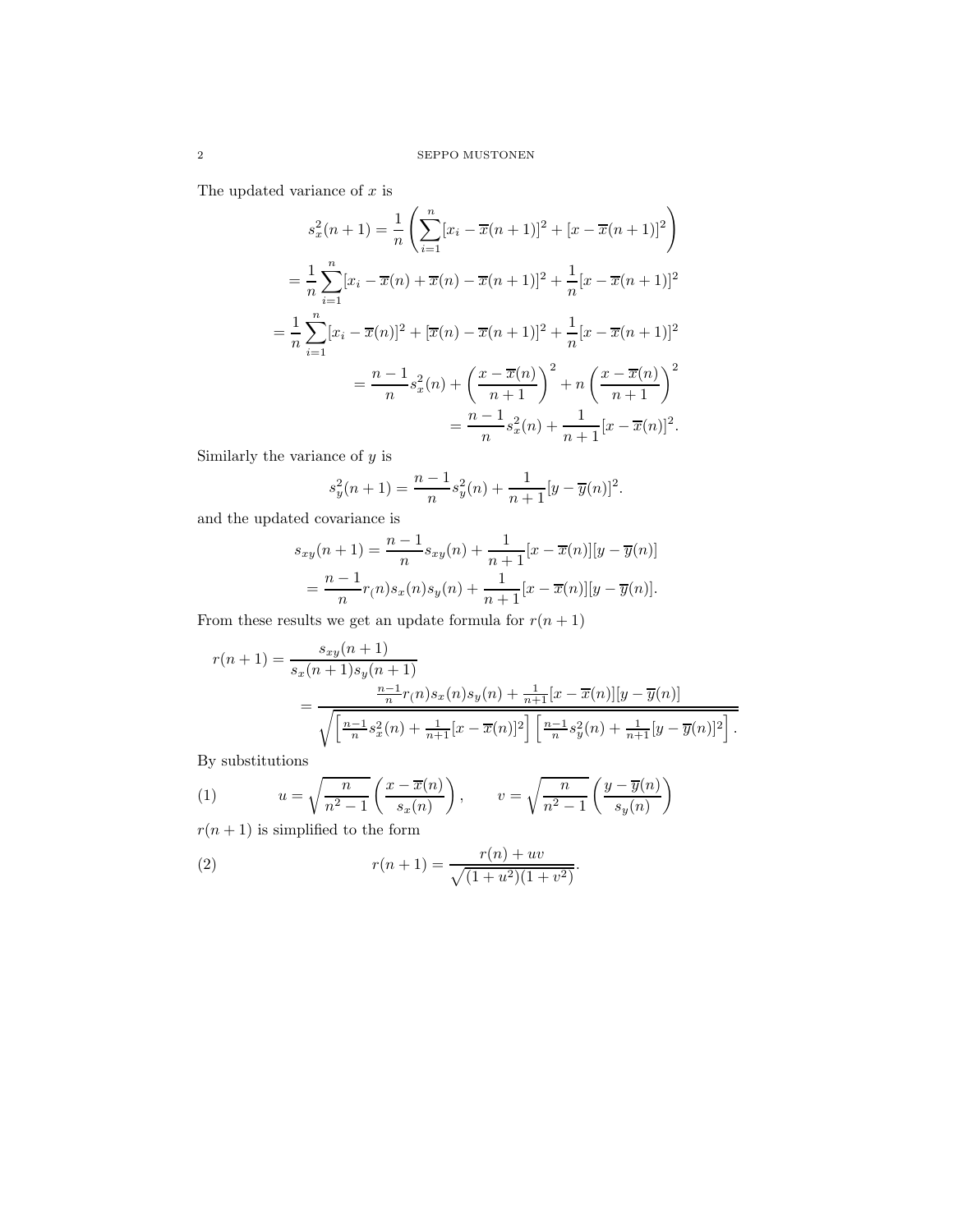#### 2. Influence curves

Update formulas  $(1),(2)$  are applied in an example made in the Survo system. The work scheme below is intended for plotting of scatter diagrams with appropriate contour curves describing robustness of the correlation coefficient. Actually these influence curves will appear as contours of a raster image of the influence function  $|r(n+1)-r(n)|$  given as  $z(x, y)$  on lines 14-17 thus telling how much the correlation coefficient increases or decreases when a new observation  $(x, y)$  is obtained. The final graph is produced by a series of Survo operations (CORR, PLOT scatter diagram, PLOT contours, and PRINT).

The CORR DECA,3 command computes the means, standard deviations, and correlation coefficients of active variables in the data set DECA (48 best athletes in

```
____________________________________________________________________
1 *
2 *CORR DECA,3 / VARS=Height,Weight
3 *Means, std.devs and correlations of DECA N=48
4 *Variable Mean Std.dev.
5 *Height 186.9583 5.090493
6 *Weight 85.56250 6.847600
7 *Correlations:
8 * Height Weight
9 * Height 1.0000 0.8522
10 * Weight 0.8522 1.0000
11 *........................................................................
12 *r=0.85 mx=186.96 my=85.56 sx=5.09 sy=6.85 n=48
13 *HEADER=Influence_curves_for_the_correlation_coefficient
14 *PLOT z(x,y) = abs(r*(1-w)+u*v)/w15 * u=sqrt(n/(n*n-1))*(x-mx)/sx16 * v = sqrt(n/(n*n-1))*(y-my)/sy17 * w = sqrt((1+u*u)*(1+v*v))18 *TYPE=CONTOUR ZSCALING=20,0 (1/0.05=20)
19 * SCREEN=NEG
20 *XSCALE=150(10)220 YSCALE=40(10)130 SIZE=1164,1164
21 *x=150,220,0.125 y=40,130,0.125
22 *DEVICE=PS,INF.PS
23 *........................................................................
24 *PLOT DECA,Height,Weight
25 *XSCALE=150(10)220 YSCALE=40(10)130 SIZE=1164,1164
26 *HEADER=
27 *DEVICE=PS,DECA.PS
28 *........................................................................
29 *PRINT CUR+1,END TO INF2.PS
30 % 1200
31 - picture INF.PS
32 - picture DECA.PS
33 E
34 */GS-PDF INF2.PS
____________________________________________________________________
```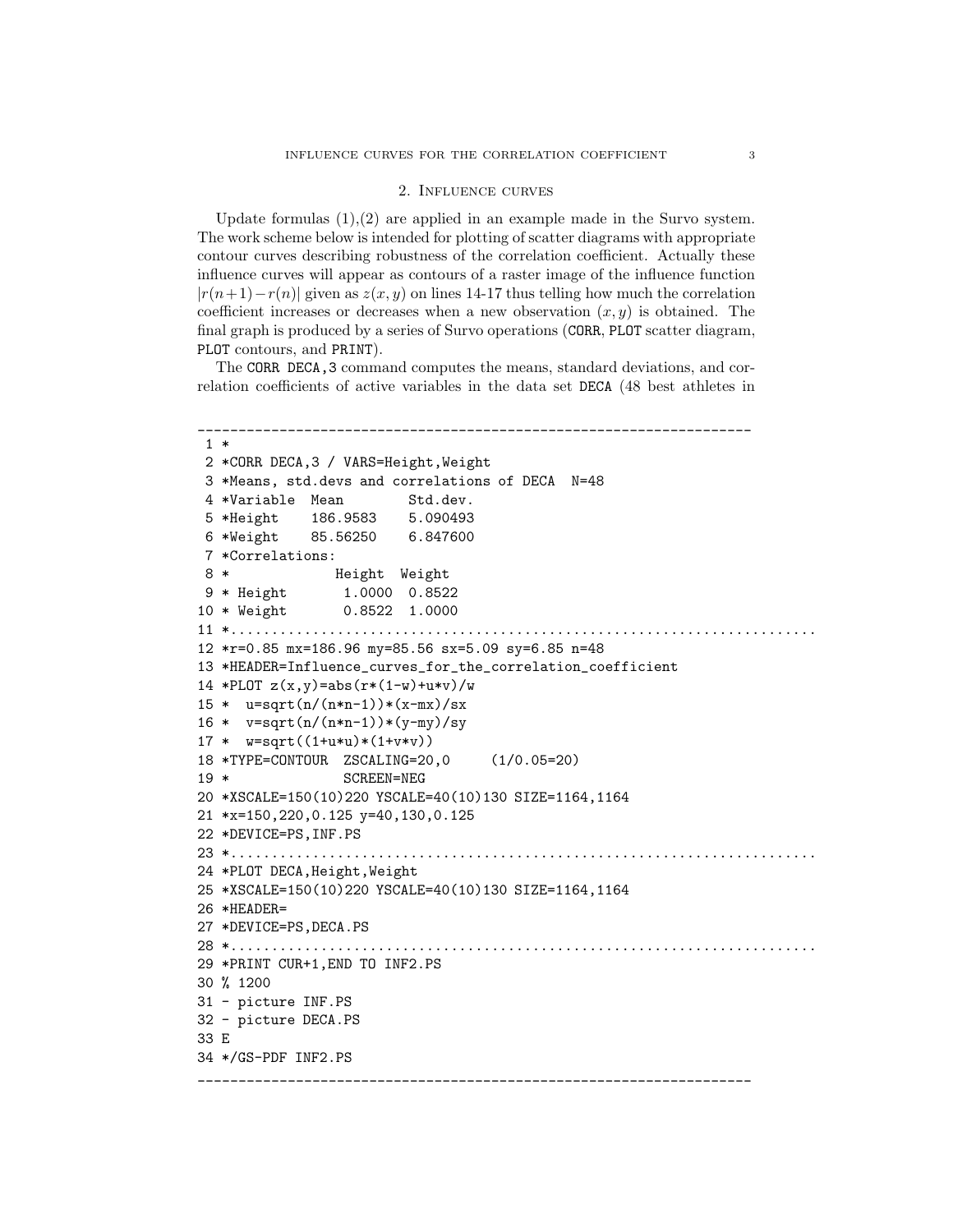#### 4 SEPPO MUSTONEN

Decathlon in 1973) and displays the results from the line 3 onwards. Thus, in this case, lines 3-10 are output from the CORR operation. Active variables Height and Weight are now set by the specification VARS=Height, Weight (typed by the user on the line 3 as a comment).

The user has copied the basic statistics obtained by CORR in a rounded form to the line 12. The PLOT scheme needed for making a contour plot of the influence surface is located on lines 12-22. The actual PLOT command to be activated (on the line 14) plots a function  $z(x,y)$  of two variables x,y as a contour plot (specified by TYPE=CONTOUR on the line 18). The expression defining  $z(x,y)$  depends on the current value of the correlation coefficient  $r$  and on three auxiliary functions  $u,v$ , and w which in turn depend on parameters  $n, m x, m y, s x$ , and sy. These functions are defined as specifications on lines 15-17.

According to  $(1),(2)$  the function  $z(x,y)$  gives the change in the value of correlation coefficient  $\mathbf r$  when a new observation  $\mathbf x, \mathbf y$  is obtained.



FIGURE 1. For example, a new observation  $x = 190, y = 40$  would decrease the original r from 0.85 by  $6 \times 0.05$  to 0.55.